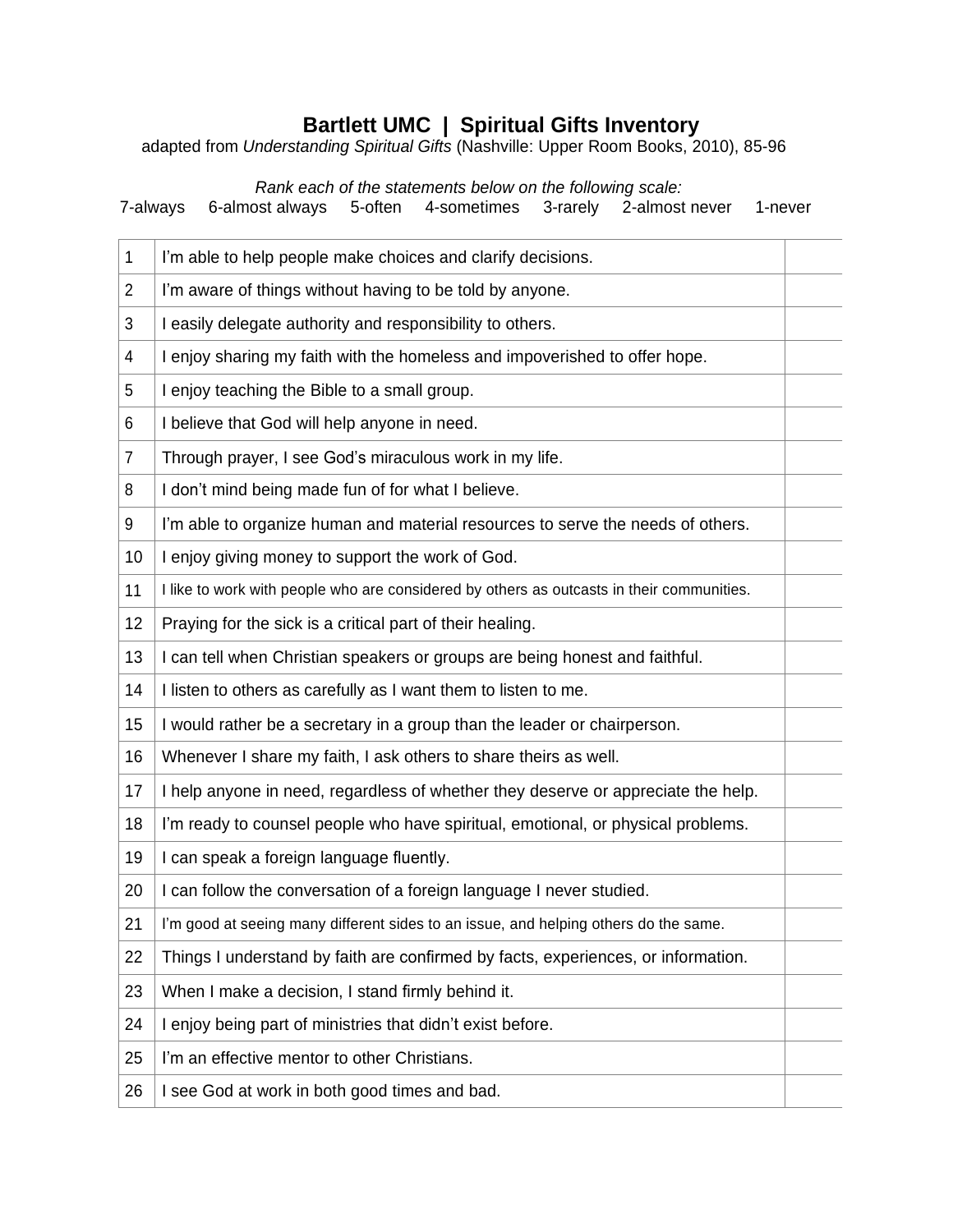# *Rank each of the statements below on the following scale:*

|  | 7-always 6-almost always 5-often 4-sometimes 3-rarely 2-almost never 1-never |  |  |  |  |  |
|--|------------------------------------------------------------------------------|--|--|--|--|--|
|--|------------------------------------------------------------------------------|--|--|--|--|--|

| 27 | I'm aware of God's miracles every day.                                                       |  |
|----|----------------------------------------------------------------------------------------------|--|
| 28 | Others tell me I'm a good public speaker.                                                    |  |
| 29 | Working with others to meet people's needs is more enjoyable than doing so by myself.        |  |
| 30 | I have enough money to give generously to important causes.                                  |  |
| 31 | I like to visit people wherever they are: in homes, hospitals, prison, or nursing homes.     |  |
| 32 | I believe that the healing power of God shows itself in different ways, not just physically. |  |
| 33 | I'm able to identify the flaw in an argument, idea, or presentation.                         |  |
| 34 | I learn best when I can discuss what I read in scripture and share ideas with others.        |  |
| 35 | I'm good at attending to the "busy work" that others tend not to enjoy.                      |  |
| 36 | An invitation to discipleship should be extended at any gathering to worship or study.       |  |
| 37 | I give practical, material assistance to those who are in need.                              |  |
| 38 | I'll work hard to support any group that's fully committed to a good cause.                  |  |
| 39 | Foreign languages are easy for me to learn.                                                  |  |
| 40 | I intuitively understand the meanings of most foreign words and phrases.                     |  |
| 41 | Others are surprised by my depth of understanding and the integrity of my advice.            |  |
| 42 | I'm good at sensing other people's moods and concerns just by being with them.               |  |
| 43 | I'm effective at organizing projects for ministry.                                           |  |
| 44 | I desire the opportunity to be a missionary.                                                 |  |
| 45 | I feel a strong responsibility to point out dangerous or erroneous teaching to others.       |  |
| 46 | I pray for people who have lost their faith.                                                 |  |
| 47 | I believe that God works miracles through the faith of Christian believers.                  |  |
| 48 | I find practical applications to real-world situations when I read the Bible.                |  |
| 49 | I find it easy to ask for help from others for worthy projects.                              |  |
| 50 | I feel a strong desire to give money to Christian ministries.                                |  |
| 51 | I want to help as many people as I can, regardless of the reason for their need.             |  |
| 52 | I pray for healing for the sick and afflicted.                                               |  |
| 53 | I know when someone is accurately presenting the Gospel or spiritual teaching.               |  |
| 54 | It's troubling when people are misled by false or biased messages about Christianity.        |  |
| 55 | I give whatever time and energy is needed to finish a project or meet a deadline.            |  |
| 56 | I feel comfortable sharing the importance of Christian belief with non-Christians.           |  |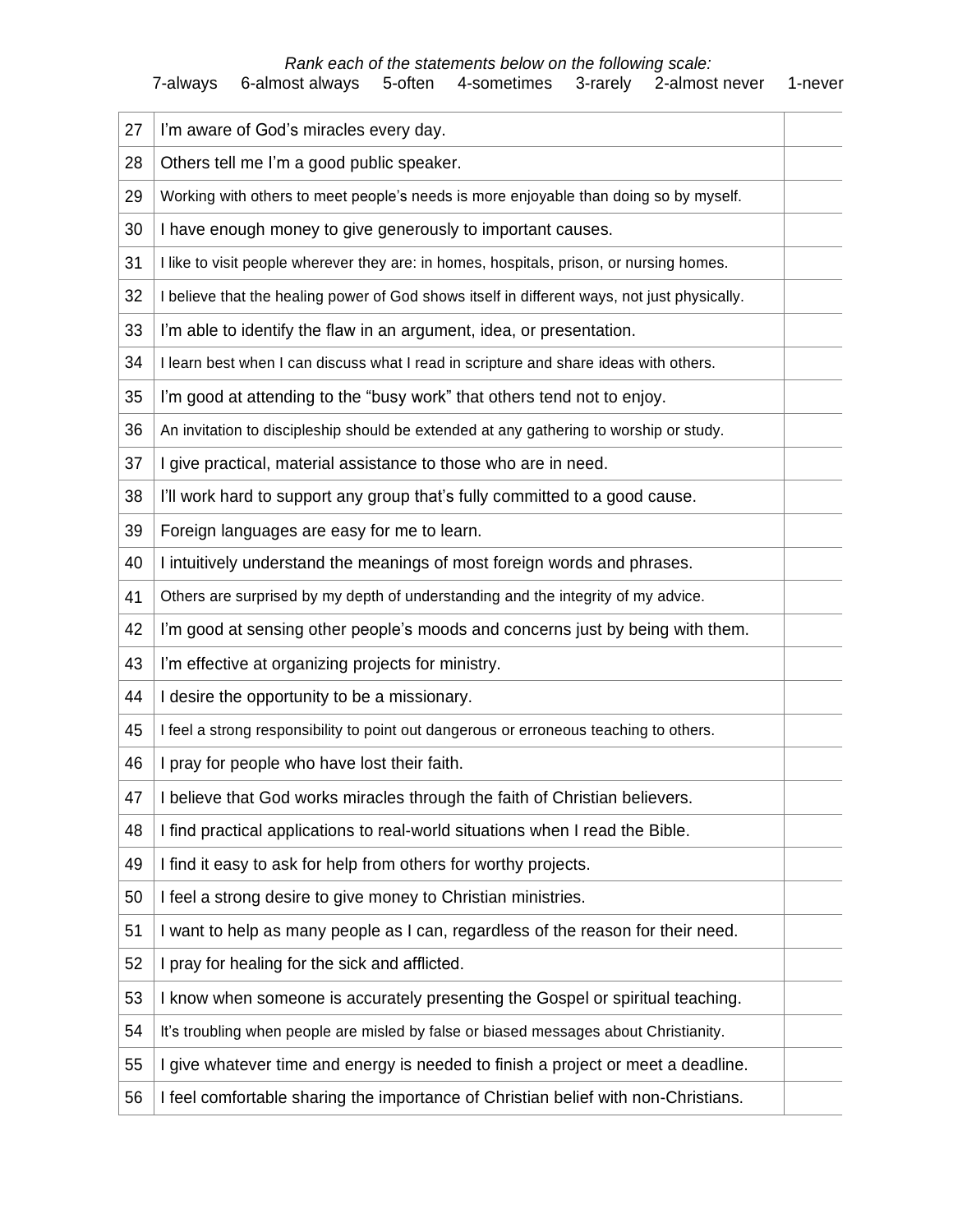*Rank each of the statements below on the following scale:*

|    | 4-sometimes<br>6-almost always<br>5-often<br>3-rarely<br>2-almost never<br>7-always         | 1-never |
|----|---------------------------------------------------------------------------------------------|---------|
| 57 | I prefer working in the background rather than the spotlight.                               |         |
| 58 | I'm patient with and tolerant of others who are less mature in their spiritual development. |         |
| 59 | I communicate easily with members of other races, cultures, or generations.                 |         |
| 60 | I understand and easily accept the values, behaviors, and interests of other generations.   |         |
| 61 | I know some things without fully understanding how I know them.                             |         |
| 62 | I see potential problems that others are unaware of.                                        |         |
| 63 | I focus on the big picture instead of the details.                                          |         |
| 64 | I am comfortable with non-Christian lifestyles and customs.                                 |         |
| 65 | I look for ways to help others grow as Christian disciples.                                 |         |
| 66 | I spend long periods of time in prayer.                                                     |         |
| 67 | I pray for things that other people feel are impossible.                                    |         |
| 68 | I enjoy showing people how the Bible relates to everyday life.                              |         |
| 69 | I enjoy participating in ministries for the poor, needy, and marginalized.                  |         |
| 70 | I am a cheerful giver of money.                                                             |         |
| 71 | I am drawn to people suffering physical, emotional, or spiritual pain.                      |         |
| 72 | When I pray for someone's healing, I don't limit how God might work in their life.          |         |
| 73 | I know when people are speaking by the power of the Holy Spirit.                            |         |
| 74 | I see and understand the connections between the Old and New Testaments.                    |         |
| 75 | Being thanked isn't important to me; I serve regardless of recognition.                     |         |
| 76 | It's important to me to introduce others to God and to Jesus Christ.                        |         |
| 77 | I'm more interested in meeting people's physical needs than their spiritual needs.          |         |
| 78 | People seek out my advice and opinion on personal matters.                                  |         |
| 79 | I can speak or sign a language that I never formally studied.                               |         |
| 80 | I'm accepting of beliefs and behaviors of people even when they're contrary to mine.        |         |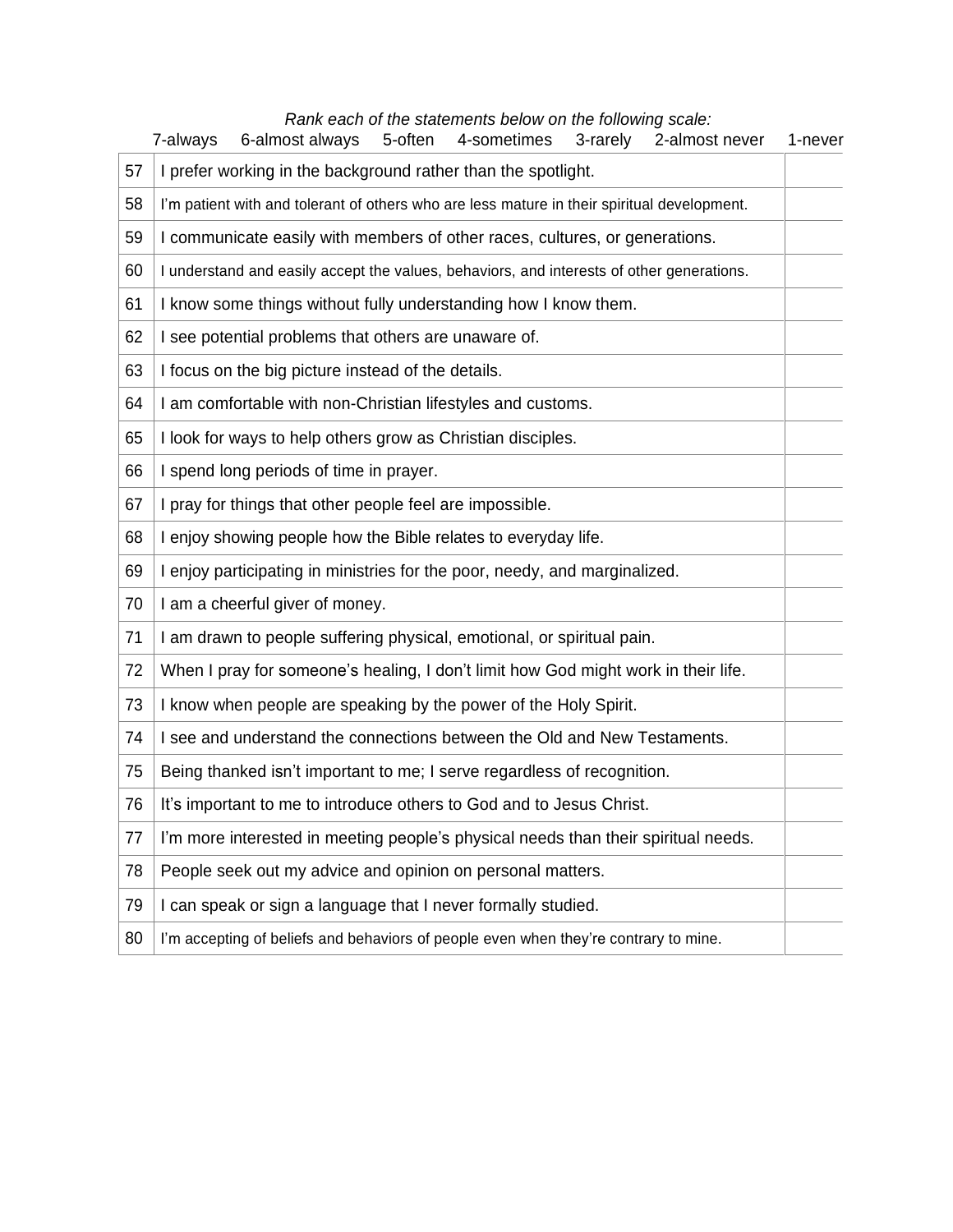### **SCORING**

| <b>LINE</b>    | $\ddot{}$ | <b>LINE</b> | $\ddot{}$ | <b>LINE</b> | $\ddot{}$ | <b>LINE</b> | <b>TOTAL</b> | <b>GIFT</b>               |
|----------------|-----------|-------------|-----------|-------------|-----------|-------------|--------------|---------------------------|
| 1              | $\ddot{}$ | 21          | $\ddot{}$ | 41          | $\ddot{}$ | 61          |              | wisdom                    |
| $\overline{2}$ | $\ddot{}$ | 22          | $\ddot{}$ | 42          | $\ddot{}$ | 62          |              | knowledge                 |
| $\sqrt{3}$     | $\ddot{}$ | 23          | $\ddot{}$ | 43          | $\ddot{}$ | 63          |              | administration            |
| 4              | +         | 24          | $\ddot{}$ | 44          | $\ddot{}$ | 64          |              | apostleship               |
| 5              | +         | 25          | $\ddot{}$ | 45          | $\ddot{}$ | 65          |              | shepherding               |
| 6              | $\ddot{}$ | 26          | $\ddot{}$ | 46          | $\ddot{}$ | 66          |              | faith                     |
| $\overline{7}$ | $\ddot{}$ | 27          | $\ddot{}$ | 47          | $\ddot{}$ | 67          |              | miracles                  |
| 8              | $\ddot{}$ | 28          | $\ddot{}$ | 48          | $\ddot{}$ | 68          |              | prophecy                  |
| 9              | $\ddot{}$ | 29          | $\ddot{}$ | 49          | $\ddot{}$ | 69          |              | leadership                |
| 10             | $\ddot{}$ | 30          | $\ddot{}$ | 50          | $\ddot{}$ | 70          |              | giving                    |
| 11             | $\ddot{}$ | 31          | $\ddot{}$ | 51          | $\ddot{}$ | 71          |              | compassion                |
| 12             | +         | 32          | $\ddot{}$ | 52          | $\ddot{}$ | 72          |              | healing                   |
| 13             | $\ddot{}$ | 33          | $\ddot{}$ | 53          | $\ddot{}$ | 73          |              | discernment               |
| 14             | $\ddot{}$ | 34          | $\ddot{}$ | 54          | $\ddot{}$ | 74          |              | teaching                  |
| 15             | $\ddot{}$ | 35          | $\ddot{}$ | 55          | $\ddot{}$ | 74          |              | helping                   |
| 16             | $\ddot{}$ | 36          | $\ddot{}$ | 56          | $\ddot{}$ | 76          |              | evangelism                |
| 17             | $\ddot{}$ | 37          | $\ddot{}$ | 57          | $\ddot{}$ | 77          |              | servanthood               |
| 18             | $\ddot{}$ | 38          | $\ddot{}$ | 58          | $\ddot{}$ | 78          |              | exhortation               |
| 19             | $\ddot{}$ | 39          | $\ddot{}$ | 59          | $\ddot{}$ | 79          |              | tongues                   |
| 20             | +         | 40          | $\ddot{}$ | 60          | $\ddot{}$ | 80          |              | interpretation of tongues |

Add what you scored on the lines indicated (e.g., 1+21+41+61) to get your score for that gift. The highest possible score for any one gift is 28; the lowest is 4.

My Top 3 Gifts:

1. \_\_\_\_\_\_\_\_\_\_\_\_\_\_\_\_\_\_\_\_\_\_\_\_\_\_\_\_\_\_\_\_\_\_\_\_\_\_\_\_\_\_\_\_\_\_\_\_\_\_

2. \_\_\_\_\_\_\_\_\_\_\_\_\_\_\_\_\_\_\_\_\_\_\_\_\_\_\_\_\_\_\_\_\_\_\_\_\_\_\_\_\_\_\_\_\_\_\_\_\_\_

3. \_\_\_\_\_\_\_\_\_\_\_\_\_\_\_\_\_\_\_\_\_\_\_\_\_\_\_\_\_\_\_\_\_\_\_\_\_\_\_\_\_\_\_\_\_\_\_\_\_\_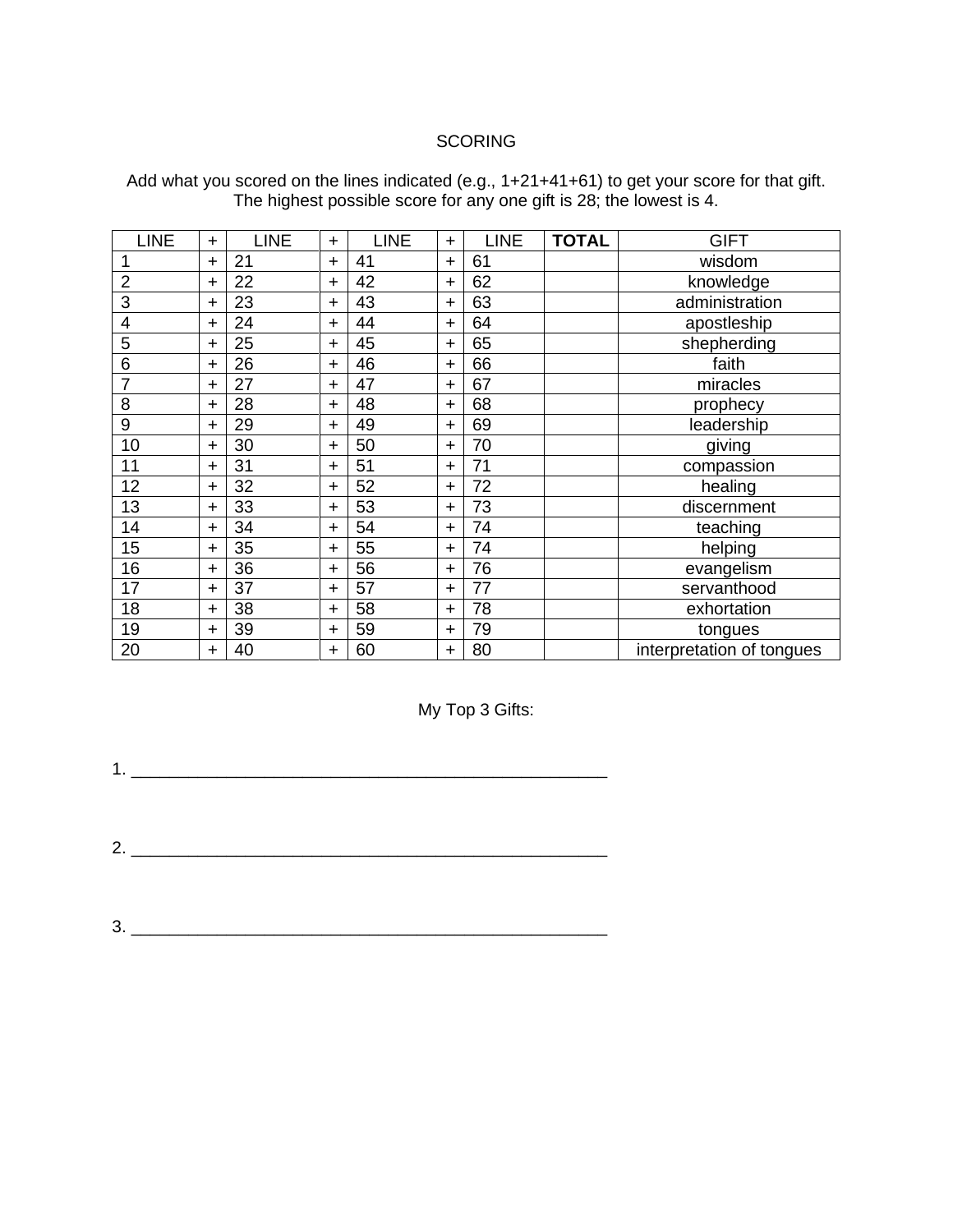#### DEFINITIONS OF GIFTS

Below you'll find brief descriptions of what each spiritual gift looks like. You're invited to spend time prayerfully think about these gifts and descriptions alongside the various ministries of our church (including those that may yet be), and consider where and how you might serve!

**Wisdom**. The gift of translating life experience into spiritual truth and of seeing the application. The wise in our faith communities offer balance and understanding that transcend reason. Wisdom applies a God-given common sense to our understanding of God's will. Wisdom helps us remain focused on the important work of God, and enables newer, less mature Christians to benefit from those who have been blessed by God to share deep truths.

**Knowledge**. The gift of knowing the truth through faithful study of scripture and the human situation. Knowledge provides the information necessary for the transformation of the world and the formation of the body of Christ. Those possessing the gift of knowledge challenge the fellowship to improve itself through study, reading of scripture, discussion, and prayer.

**Administration**. The gift of organizing human and material resources for the work of Christ, including the ability to plan with people and delegate responsibilities, track progress, and attend to details. Administrators communicate effectively and take as much pleasure in working behind the scenes as they do in standing in the spotlight.

**Apostleship**. The gift of spreading the Gospel of Jesus Christ to others, especially in unfamiliar places. Apostleship is the missionary zeal that moves us from the familiar into uncharted territory to share the good news. Apostles embrace opportunities to learn ways of communicating, visit other cultures, and go to places where persons have not had the opportunity to hear the Christian message. It's no longer necessary to cross an ocean to enter the mission field; even across generations or neighborhoods, we may find that we need to "speak other languages" to communicate.

**Shepherding**. The gift of guidance. Shepherds nurture others in the Christian faith and provide a mentoring relationship to those who are new to the faith. Displaying an unusual spiritual maturity, shepherds share from their experience and learning to facilitate the spiritual growth and development of others. Shepherds take individuals under their care and walk with them on their spiritual journeys. Many shepherds provide spiritual direction and guidance to a wide variety of believers.

**Faith**. The gift of an exceptional ability to hold fast to the truth of God in Jesus Christ despite pressures, problems, and obstacles to faithfulness. More than just belief, faith is a gift that empowers an individual or group to hold fast to its identity in Christ in the face of any challenge. The gift of faith enables believers to rise above pressures and problems that might otherwise hinder them. Faith is characterized by an unshakable trust in God to deliver on God's promises, no matter what. The gift of faith inspires those who might be tempted to give up to hold on.

**Miracles**. The gift of an ability to operate at a spiritual level that recognizes the miraculous work of God in the world. Miracle workers invoke God's power to accomplish that which appears impossible or impractical by worldly standards. Miracle workers remind us of the extraordinary nature of the ordinary world, thereby increasing faithfulness and trust in God. Miracle workers pray for God to work in the lives of others, and they feel no sense of surprise when their prayers are answered.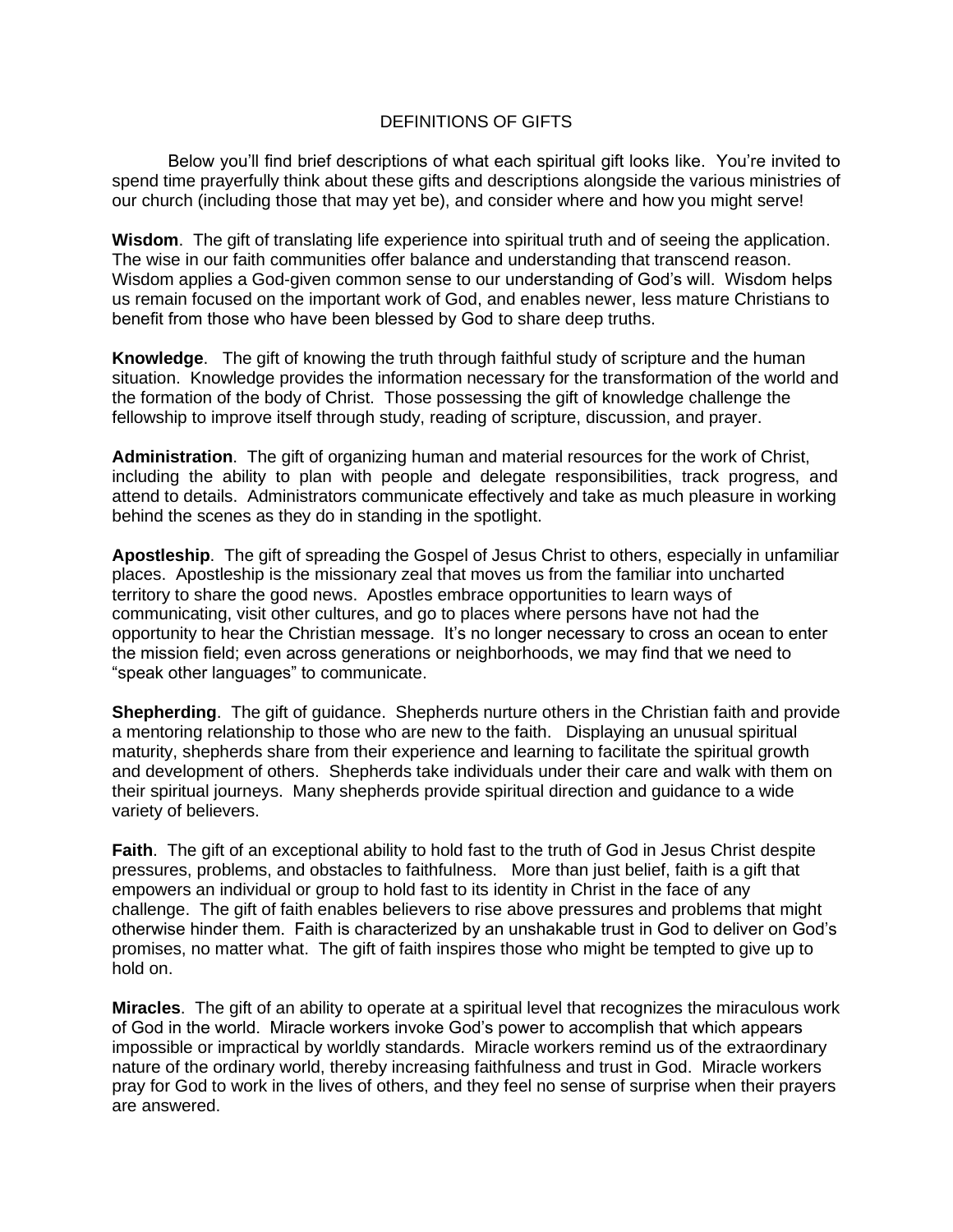**Prophecy**. The gift of speaking the word of God clearly and faithfully. Prophets allow God to speak through them to communicate the message that people most need to hear. While often unpopular, prophets are able to say what needs to be said because of the spiritual empowerment they receive. Prophets do not foretell the future, but they proclaim God's future by revealing God's perspective on our current reality.

**Leadership**. The gift of orchestrating the gifts and resources of others to accomplish the work of God. Leaders move people toward a God-given vision of service, and they enable others to use their gifts to the best of their abilities. Leaders are capable of creating synergy, whereby a group achieves much more than its individual members could achieve on their own.

**Giving**. The gift of the ability to manage money and resources to the honor and glory of God. Beyond the regular response of gratitude to God that all believers make, those with the gift of giving can discern the best ways to put money and resources to work, can understand the validity and practicality of appeals for giving, and can guide others in the most faithful methods for managing their concerns.

**Compassion**. The gift of exceptional empathy with those in need that moves us to action. More than just concern, compassion demands that we share the suffering of others in order to connect the Gospel truth with other realities of life. Compassion moves us beyond our comfort zones to offer practical, tangible aid to all God's children, regardless of their perceived worthiness or the response we receive for our service.

**Healing**. The gift of conducting God's healing powers into the lives of people. Physical, emotional, spiritual, and psychological healing are all ways that healers manifest this gift. Healers are prayerful, and they help people understand that healing is in the hands of God. Often their task is to bring about such understanding more than it is to simply erase negative symptoms. Some of the most powerful healers display some of the most heartbreaking afflictions themselves.

**Discernment**. The gift of an ability to separate truth from erroneous teachings and to rely on spiritual intuition to know what God is calling us to do. Discernment allows us to focus on what is truly important and to ignore that which deflects us from faithful obedience to God. Discernment aids us in knowing whom to listen to and whom to avoid.

**Teaching**. The gift of bringing scriptural and spiritual truths to others. More than just teaching Christian education classes, teachers witness to the truth of Jesus Christ in a variety of ways, and they help others to understand the complex realities of the Christian faith. Teachers are revealers. They shine the light of understanding into the darkness of doubt and ignorance. They open people to new truths, and they challenge people to be more in the future than they have in the past.

**Helping**. The gift of making sure that everything is ready for the work of Christ to occur. Helpers assist others to accomplish the work of God. These unsung heroes work behind the scenes and attend to details that others would rather not be bothered with. Helpers function faithfully, regardless of the credit or attention they receive. Helpers provide the framework upon which the ministry of the body of Christ is built.